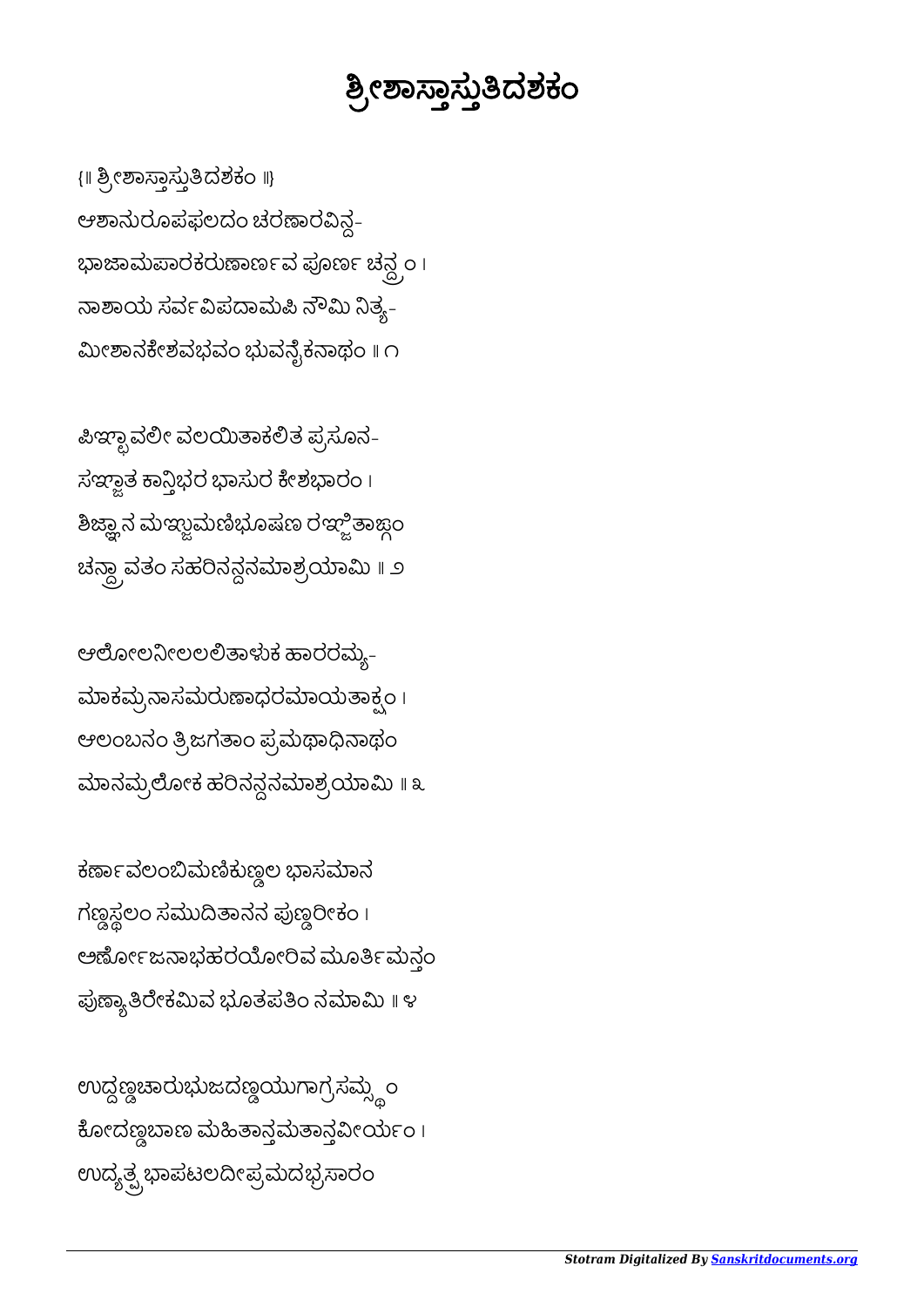ನಿತ್ಯಂ ಪ್ರಭಾಪತಿಮಹಂ ಪ್ರಣತೋ ಭವಾಮಿ ॥ ೫

ಮಾಲೇಯ ಪಙ್ಕಸಮಲಙ್ಕೃತ ಭಾಸಮಾನ ದೋರನ್ಗರಾಳ ತರಾಳಮಲಹಾರಜಾಲಂ । ನೀಲಾತಿನಿರ್ಮಲ ದುಕೂಲಧರಂ ಮುಕುನ್ಗ-ಕಾಲಾನ್ತಕ ಪ್ರತಿನಿಧಿಂ ಪ್ರಣತೋಽಸ್ಮಿ ನಿತ್ಯಂ <mark>॥</mark> ೬

ಯತ್ಪಾದ ಪಙ್ಕಜಯುಗಂ ಮುನಯೋಽಪ್ಯೂಜಸ್ರಂ ಭಕ್ತ್ಯಾ ಭಜ<mark>ನ್ತಿ</mark> ಭವರೋಗ ನಿವಾರಣಾಯ ၊ ಪುತ್ರಂ ಪುರಾನ್ಗಕಮುರಾನ್ಗಕಯೋರುದಾರಂ ನಿತ್ಯಂ ನಮಾಮ್ಯಹಮಮಿತ್ರಕುಲಾನ್ಗಕಮ್ ತಂ ॥ ೭

ಕಾನ್ತಂ ಕಳಾಯ ಕುಸುಮದ್ಯುತಿಲೋಭನೀಯ-ಕಾನ್ತಿಪ್ರವಾಹ ವಿಲಸತ್ಕಮನೀಯ ರೂಪಂ। ಕಾನ್ತಾತನೂಜ ಸಹಿತಂ ನಿಖಿಲಾಮಯೌಘ-ಶಾನ್ತಿಪ್ರದಂ ಪ್ರಮಥಯೂಥಪತಿಂ ನಮಾಮಿ ॥ ೮

ಭೂತೇಶ ಭೂರಿಕರುಣಾಮೃತ ಪೂರಪೂರ್ಣ ವಾರಾನ್ನಿಧೇ, ವರದ, ಭಕ್ತಜನೈಕಬನ್ದೋ। ಪಾಯಾಧ್ಯವಾನ್ ಪ್ರಣತಮೇನಮಪಾರಘೋರ-ಸಂಸಾರಭೀತಮಿಹ ಮಾಮಖಿಲಾಮಯೇಭ್ಯಃ ॥ ೯

ಹೇ ಭೂತನಾಥ ಭಗವನ್, ಭವದೀಯ ಚಾರು-ಪಾದಾಂಭುಜೇ ಭವತು ಭಕ್ತಿರಚಞ್ಚಲಾ ಮೇ। ನಾಥಾಯ ಸರ್ವಜಗತಾಂ ಭಜತಾಂ ಭವಾಬ್ದಿ-ಪೋತಾಯ ನಿತ್ಯಮಖಿಲಾಙ್ಗಭುವೇ ನಮಸ್ತೇ ॥ ೧೦